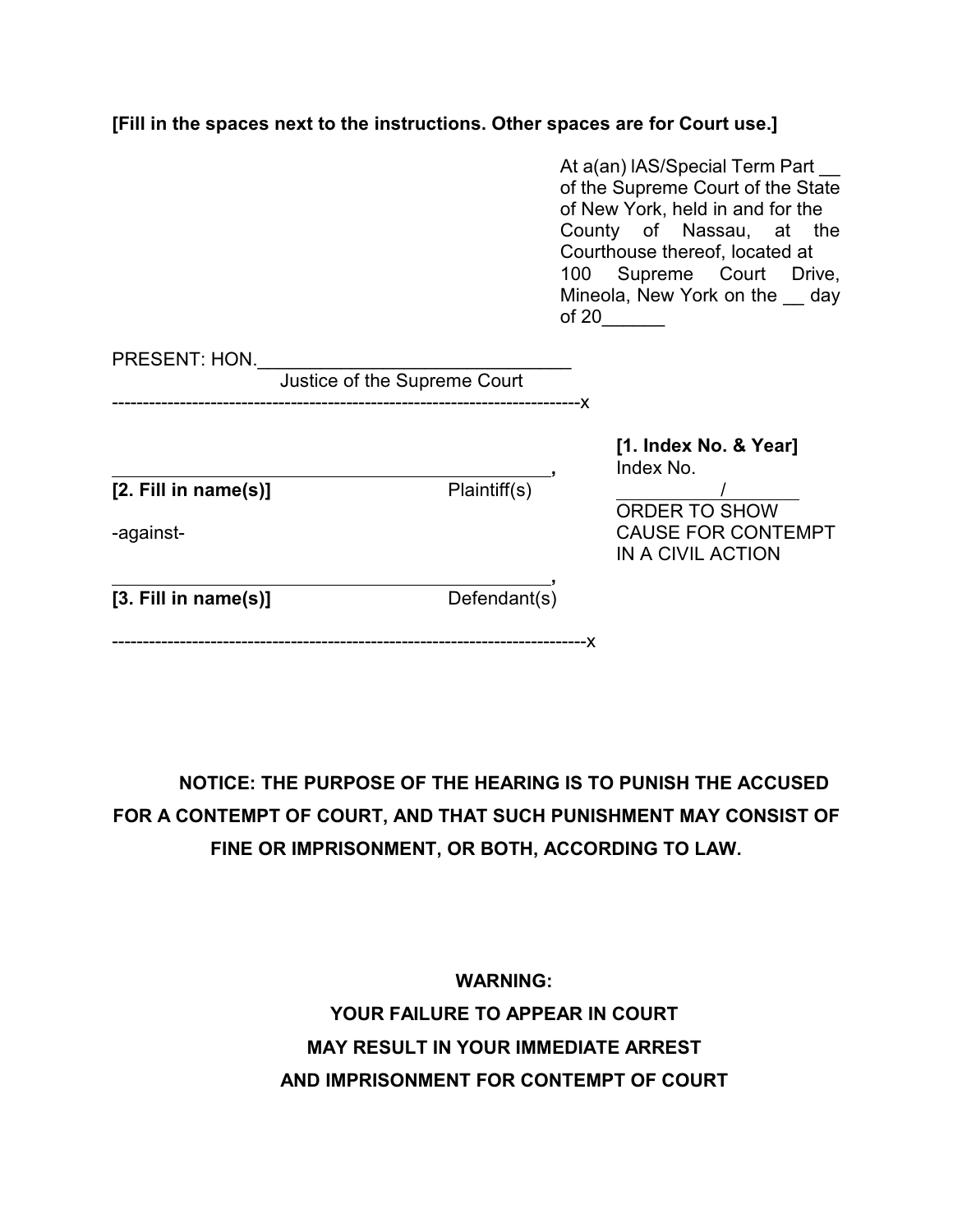| Upon the reading and filing the affidavit(s) of $[4.$ Your name(s)] |                                                                                               |
|---------------------------------------------------------------------|-----------------------------------------------------------------------------------------------|
|                                                                     |                                                                                               |
|                                                                     | before a notary public] ______________________, 20____ and upon the exhibits attached         |
|                                                                     | to the affidavit, and [6. Identify other supporting papers, such as, additional affidavits]   |
|                                                                     |                                                                                               |
|                                                                     | Let the plaintiff/defendant(s) or their attorneys show cause at IAS PART____Room ____,        |
|                                                                     | of this Court, to be held at the Courthouse, 100 Supreme Court Drive, Mineola, New York,      |
| on                                                                  |                                                                                               |
|                                                                     | parties to this proceeding may be heard why an order should not be made, providing the        |
| following relief: [7. Describe what you are asking the Court to do] |                                                                                               |
|                                                                     |                                                                                               |
|                                                                     |                                                                                               |
|                                                                     | for the reasons that [8.Describe the reasons your request should be granted]                  |
|                                                                     |                                                                                               |
|                                                                     |                                                                                               |
|                                                                     | Sufficient cause appearing therefor, let service of a copy of this order and the other        |
|                                                                     | papers upon which this order is granted, upon the plaintiff(s)/defendant(s), by _______       |
|                                                                     | on or before the _____ day of                                                                 |
|                                                                     | 20 be deemed good and sufficient. An affidavit or                                             |
|                                                                     | other proof of service shall be presented to this Court on or before the return date directed |
| in the second paragraph of this order.                              |                                                                                               |
|                                                                     | <b>ENTER</b>                                                                                  |
|                                                                     |                                                                                               |

J.S.C.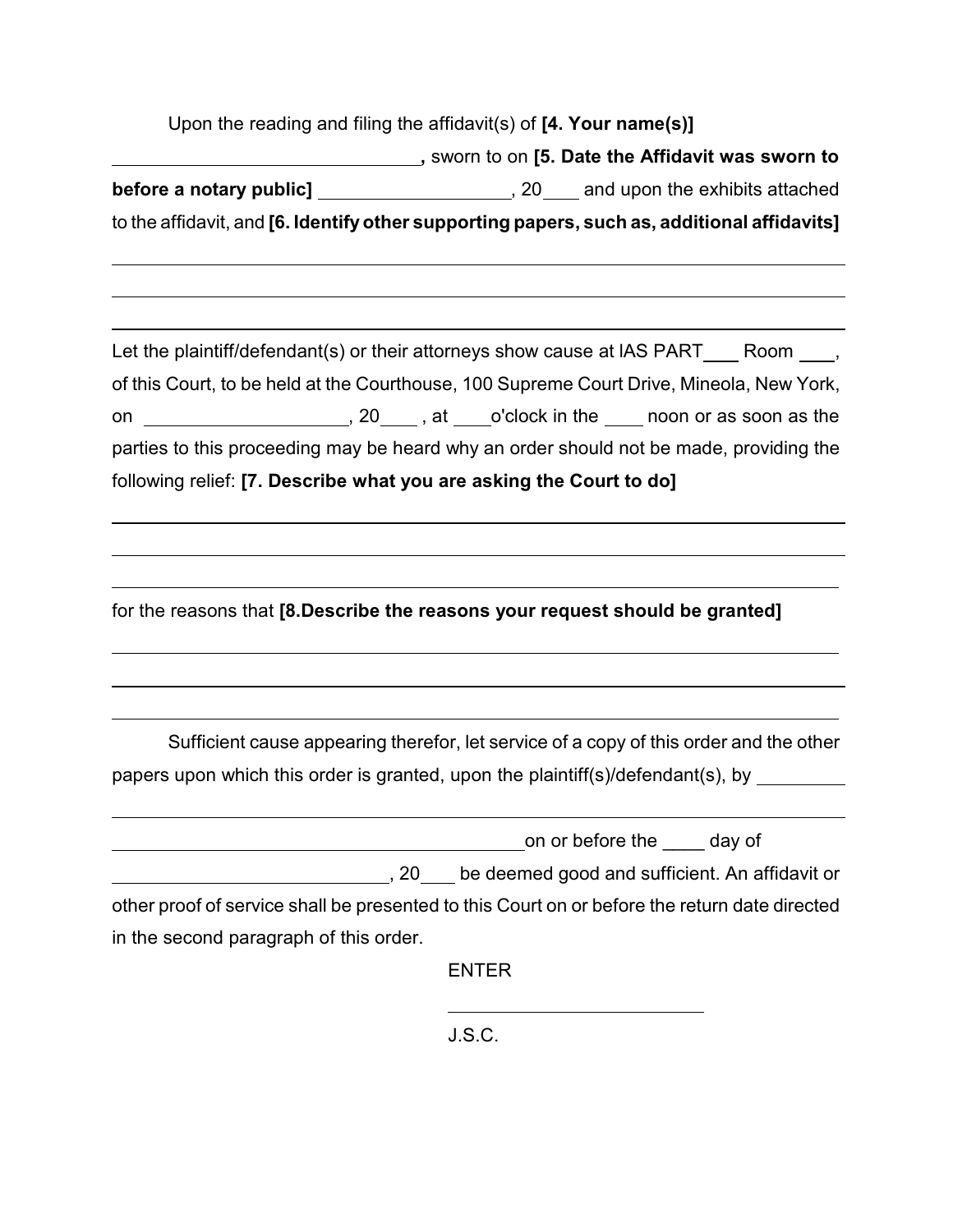**[Fill in the spaces next to the instructions. Attach copies of the indicated documents and mark them as exhibits. Sign your name in the presence of a notary public]**

SUPREME COURT OF THE STATE OF NEW YORK COUNTY OF NASSAU

----------------------------------------------------------------------------x

**[10. Fill in name(s)]** 

**[9. Index No. & Year] Findex No.**<br>Plaintiff(s) AFFIDAVIT IN SUPPORT

-against-

 **, [11. Fill in name(s)]** Defendant(s)

-----------------------------------------------------------------------------x

STATE OF NEW YORK,

 $COUNTY OF \_$ ss:

[12. Your name] \_\_\_\_\_\_\_\_\_\_\_\_\_\_\_\_\_\_\_\_\_\_\_\_\_\_\_\_\_\_\_\_\_\_, being duly sworn, deposes and says:

1) I am the **[13. Circle one]** plaintiff/defendant, in this action. I make this affidavit in support of my motion for an order **[14. State what you want the Court's Order to provide/grant you include why you should be granted immediate relief pending the hearing of this motion by the Court. The above statement must also be included in the Order to Show Cause or Notice of Motion.]** 

2) I believe the Court should grant my motion because **[15. Explain your reasons. Attach additional pages if necessary]**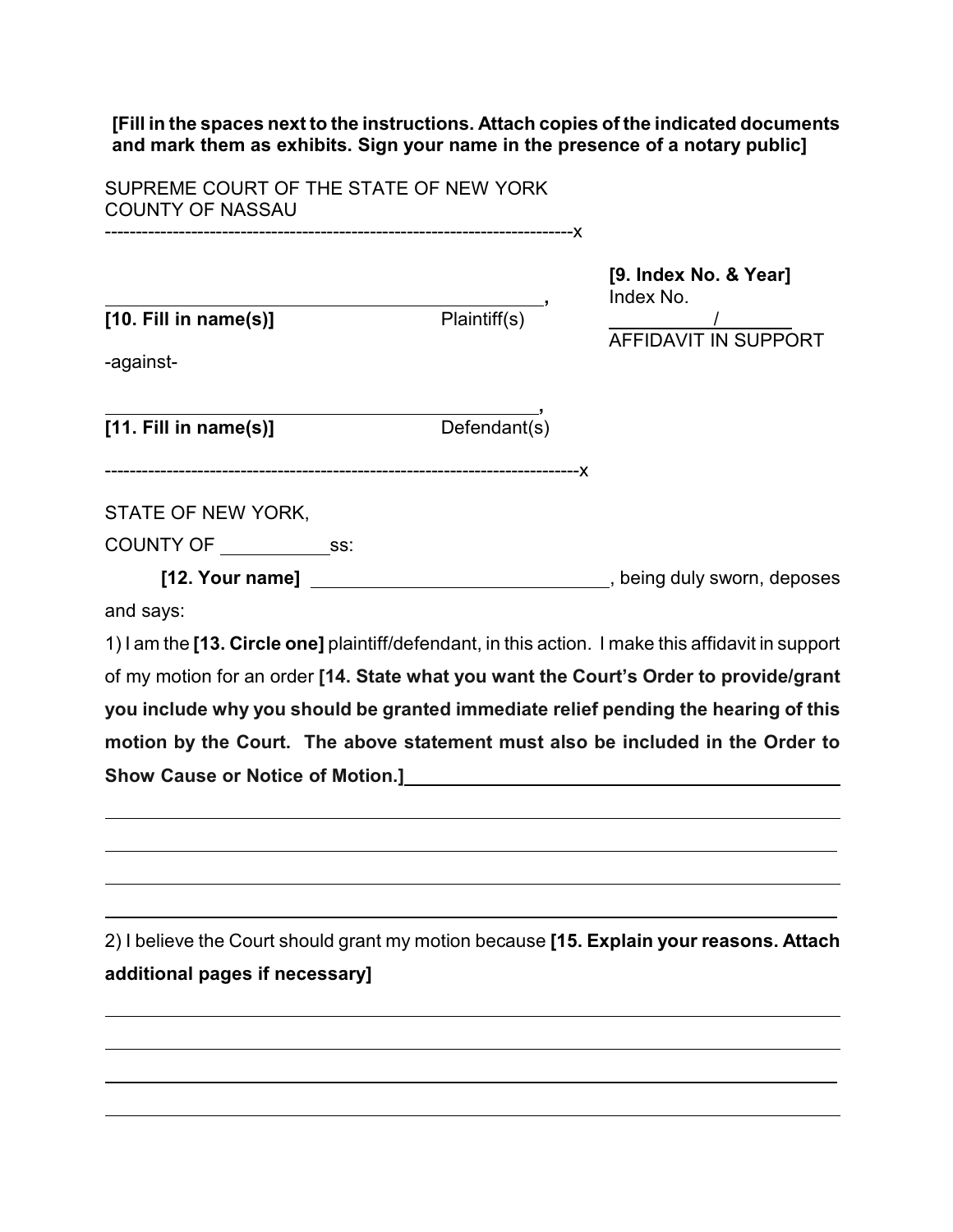| 3) A prior application [16. Check that a prior application has been made only if you are |
|------------------------------------------------------------------------------------------|
| seeking the same relief again] $\Box$ has or $\Box$ has not been made for the relief     |
| requested herein. If a prior application has been made then provide the following        |
| information [17. What Court, when, who made the application, the result of the           |
| application, attach a copies of the application and explain why you are making           |
| another application.]                                                                    |

\_\_\_\_\_\_\_\_\_\_\_\_\_\_\_\_\_\_\_\_\_\_\_\_\_\_\_\_\_\_\_\_\_\_\_\_\_\_\_\_\_\_\_\_\_\_\_\_\_\_\_\_\_\_\_\_\_\_\_\_\_\_\_\_\_\_\_\_\_\_

WHEREFORE, I respectfully request that this motion be granted, and that I have such other and further relief as the Court may find to be just and proper.

## **[18. SIGN YOUR NAME BEFORE NOTARY]**

 **[19. PRINT YOUR NAME]**

Sworn to before me this day of \_\_\_\_\_\_\_\_\_\_\_\_\_\_\_\_\_\_\_\_\_\_\_\_, 20<sub>\_</sub>

Notary Public **[20. Affidavit must be notarized]**